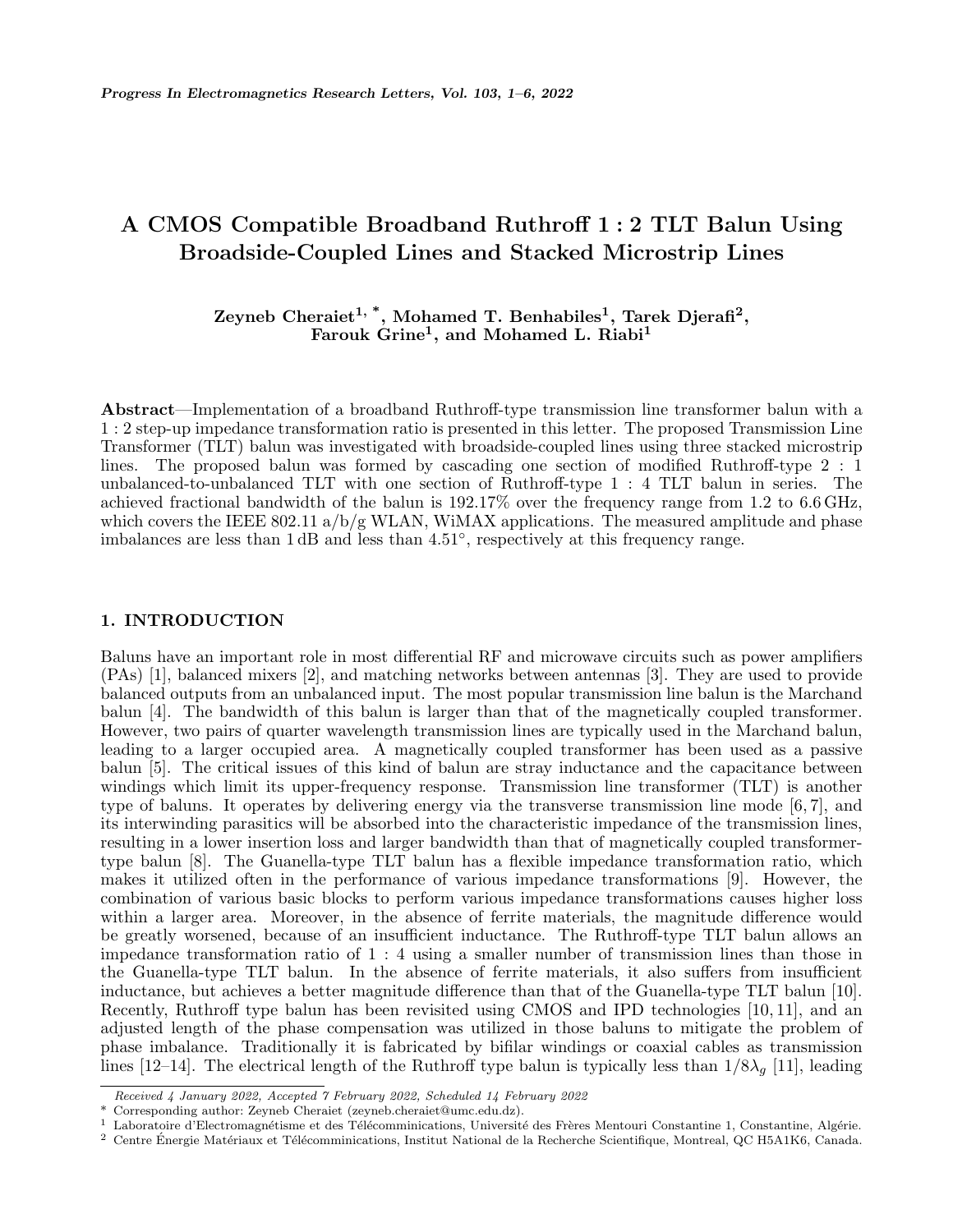to a smaller required chip area for this balun. The applications of this balun are limited due to the disadvantage of its fixed impedance transformation ratio at 1 : 4.

In this letter, a broadband Ruthroff-type 1 : 2 TLT balun with impedance transformation from  $50 \Omega$  to  $100 \Omega$  implemented with broadside-coupled lines and stacked microstrip lines is investigated. The proposed 1 : 2 TLT balun is formed by cascading one section of Ruthroff-type 2 : 1 unbalanced-tounbalanced TLT with one section of Ruthroff-type 1 : 4 TLT balun in series.

## **2. RUTHROFF 1 : 2 TLT BALUN**

Four layers were stacked together to implement the Ruthroff 1 : 2 TLT balun as shown in Fig. 2(a). The used materials from the bottom to the top are Micro. 3, Micro. 2, and Micro. 1, with  $127 \,\mu m$  thickness Rogers substrate ( $\epsilon_r = 10.2$ ), 25.4  $\mu$ m thickness Dupont substrate ( $\epsilon_r = 3.4$ ), and 25.4  $\mu$ m thickness Dupont substrate  $(\epsilon_r = 3.4)$ , respectively. Conductors shown in pink (metal-1) and green (metal-3) are the top metal layers of micro. 1 and micro. 3, respectively, and the blue (metal-2) and violet (metal-4) colors show the bottom metal layers of micro. 1 and micro. 3, respectively. The two sections of the Ruthroff 1 : 2 TLT balun were simulated in advance to verify the performance of the two TLTs sections. To achieve broad bandwidth, the ground plane was etched in the coupled line section. The selected substrate and thickness are comparable to the CMOS die ones including the SI layer at the bottom with permittivity of  $11.2$  [15].

### **2.1. Ruthroff-Type 2 : 1 Unbalanced-to-Unbalanced TLT**

As the Ruthroff topology does not support a 2 : 1 ratio, the TLT used to implement the first section of the Ruthroff 1 : 2 TLT balun is the Ruthroff 2*.*25 : 1 un-to-un TLT, because it has the closest impedance to the 2 : 1 [9]. Traditionally, these TLTs are realized using bifilar or trifilar windings with ferrite material [8]. Instead of these materials, a Ruthroff 1 : 2*.*25 TLT has been developed using both TFMS and multilayer MMIC technologies [16]. Fig. 1(a) shows the schematic diagram of the conventional 2*.*25 : 1 TLT [8]. This TLT includes two pairs of conductors which are connected in series on the generator side and in shunt on the other side. If the two transmission lines in Fig.  $1(a)$  are short and ideal, the currents through the two conductors are equal and opposite. Additionally, the voltage at the beginning of the line is the same as the voltage at the end of the line [14, 17]. Therefore:

$$
V_{\text{input}} - V_z = V_{\text{output}} - 0 \tag{1}
$$

$$
V_z - 0 = V_{\text{output}} - V_z \tag{2}
$$

So the relation between *V*output and *V*input is: *V*output = 2*V*input*/*3, and if the source resistance  $R_s = V_{\text{input}}/2I$ . Then the load resistance,

$$
RL = V_{\text{output}} / 3I = 2V_{\text{input}} / 9I = (4/9)(V_{\text{input}} / 2I) = 4R_s / 9
$$
\n(3)

Therefore the impedance transformation ratio from *R<sup>s</sup>* to *RL* is 2*.*25 : 1. However, the area occupied by the conventional TLT is large because it requires two pairs of the primary and secondary windings, and to reduce the later, the modified Ruthroff 2*.*25 : 1 TLT shown in Fig. 1(b) was used to implement



**Figure 1.** Schematic diagram of (a) conventional Ruthroff 2 : 1 TLT, (b) modified Ruthroff 2 : 1 TLT, (c) Ruthroff 1 : 4 TLT balun, (d) proposed Ruthroff 1 : 2 TLT balun.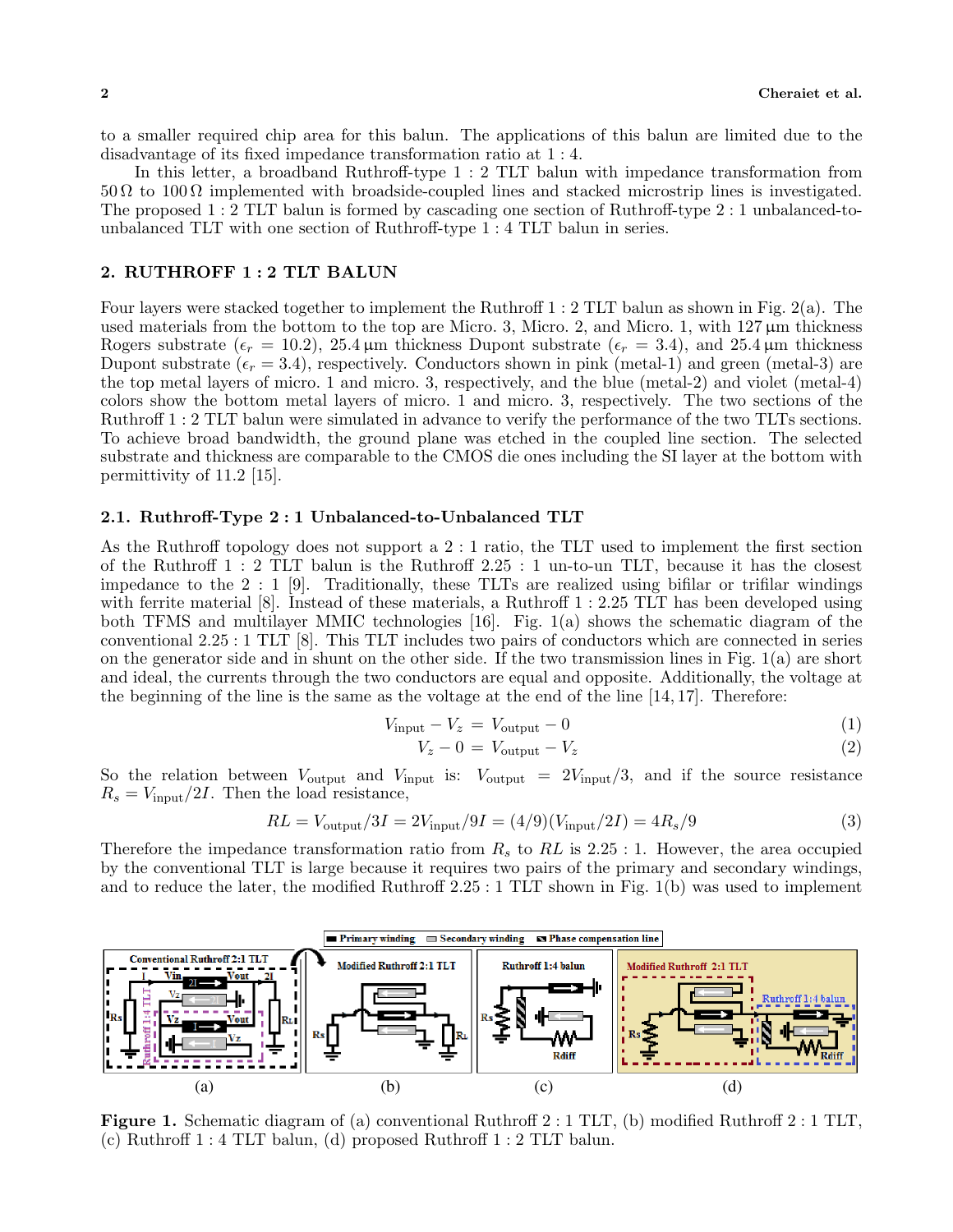#### **Progress In Electromagnetics Research Letters, Vol. 103, 2022 3**

the first section of the Ruthroff 1 : 2 TLT balun. In this transformer, the length of the secondary winding is twice that of the primary winding. In this way, the area of the modified TLT is about half of the conventional TLT. A spiral with one turn was utilized in the primary winding, and two turns were utilized in the spiral of the secondary winding. Metal-1 was used as the  $50 \Omega$  and  $25 \Omega$  microstrip lines, and also as the first half of the secondary winding, and the other half was implemented on metal-3. Metal-2 was used as the crossover layer and as the primary winding, and metal-4 was used as the ground plane. The primary and secondary windings were connected together in parallel and in series as shown in Figs.  $2(b)$ , (c), (d), (e) with  $50.8 \mu m$  diameter vias. The same diameter via was used to connect the secondary winding with the ground plane. Table 1 lists the simulated results of the modified 2 : 1 TLT with different conductor widths. As shown in this table, the bandwidth can be increased by decreasing the metal width. Thus the largest bandwidth can be obtained with the smallest winding width.



**Figure 2.** (a) Cross section view of the three stacked microstrip lines used to implement the proposed Ruthroff  $1:2$  balun, 3-D view of the: (b) metal 1, (c) metal 2, (d) metal 3, (e) metal 4.

|            |  | <b>Table 1.</b> Summary of bandwidth parameters by varying the width of the broadside-coupled modified |  |  |  |  |  |
|------------|--|--------------------------------------------------------------------------------------------------------|--|--|--|--|--|
| $2:1$ TLT. |  |                                                                                                        |  |  |  |  |  |

| $w \text{ } (\mu m)$ | Feq. when $RL < -10$ dB | Feq. when $IL > -1 dB$ |
|----------------------|-------------------------|------------------------|
| 102                  | $(0.67 - 4.86)$         | $(0.48 - 5.12)$        |
| 127                  | $(0.79 - 4.75)$         | $(0.58 - 5.10)$        |
| 137                  | $(0.84 - 4.72)$         | $(0.61 - 5.07)$        |
| 157                  | $(0.93 - 4.56)$         | $(0.70 - 4.96)$        |
| 177                  | $(1.02 - 4.47)$         | $(0.78 - 4.87)$        |

## **2.2. Ruthroff-Type 1 : 4 TLT Balun**

Figure 1(c) shows the structure of a Ruthroff 1 : 4 TLT balun [10, 11]. The bandwidth of the balun depends on the characteristic impedance, terminated impedance, and physical length of the transmission lines [10]. The high-frequency cutoff of the Ruthroff 1 : 4 un-to-un TLT and Ruthroff 1 : 4 balun are equal [7]. In general, the characteristic impedance and length of the transmission lines command the high-frequency cutoff, and the inductance at low frequency commands the low-frequency cutoff [18].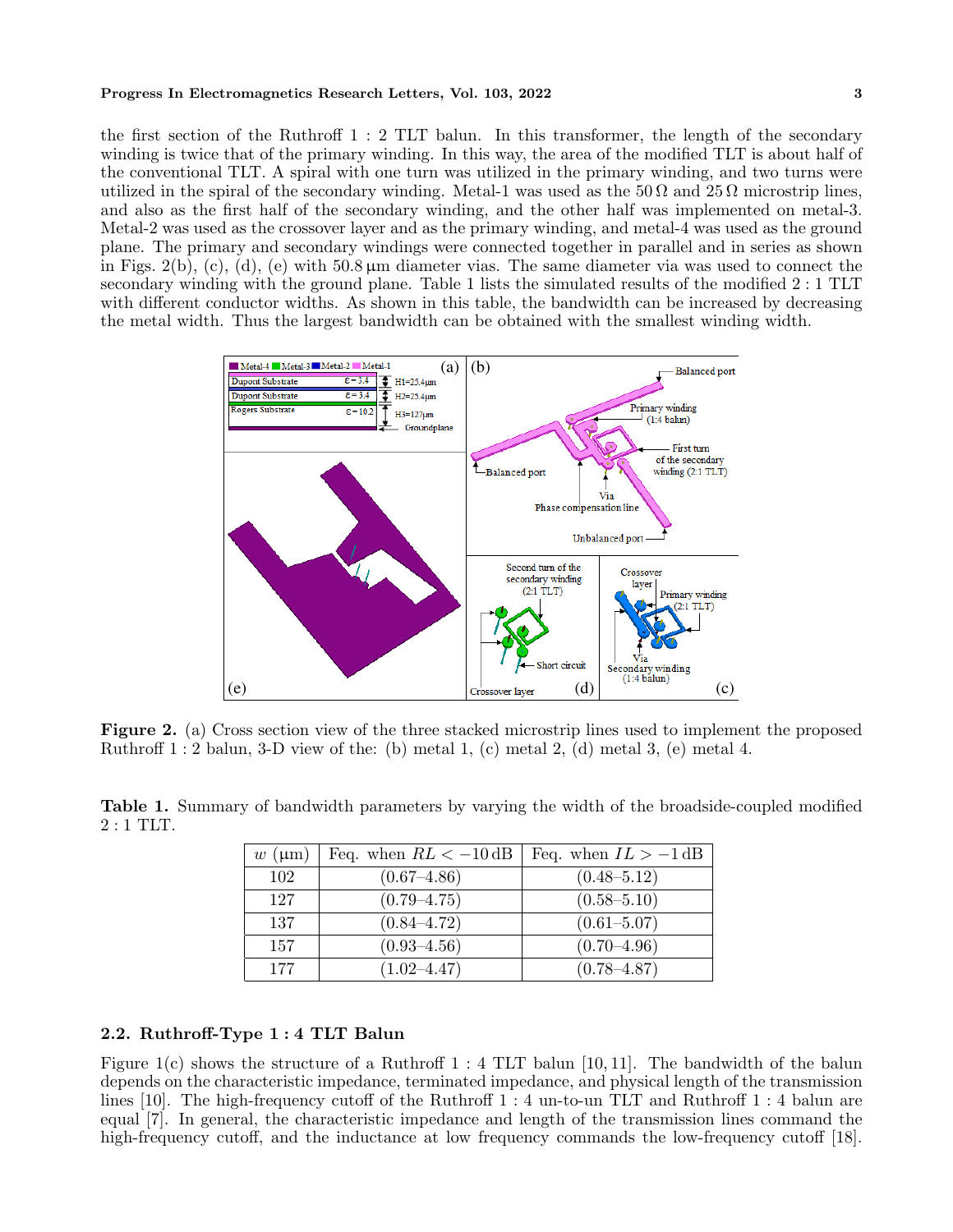According to the theory of the ideal coupled lines  $[14, 17]$ , the impedance transformation ratio can be calculated. The currents on conductors are equal and opposite. Additionally the voltage at the beginning of the line is the same as the voltage at the end of the line. Therefore, the current that flows into the balanced ports and the voltage difference between the balanced ports are *I*input*/*2 and 2*V*input, respectively. Then the impedance transformation ratio from the source impedance *R<sup>s</sup>* to the balanced impedance  $R_{\text{diff}}$  is 1 : 4. The impedance transformation of the broadside-coupled Ruthroff 1 : 4 TLT balun is from  $25 \Omega$  to  $100 \Omega$ , and thus the impedance of each output port is  $50 \Omega$ . Metal-1 was used as the 25  $\Omega$  and 50  $\Omega$  microstrip lines, and also to form the primary winding and phase compensation line. Metal-2 was used as the crossover layer and to implement the secondary winding. Metals 3 was used as the crossover layers, and metal-4 was used as the ground line. 50.8 µm diameter vias were used to connect the primary and secondary windings with the ground plane (see Figs. 2(b),  $(c)$ ,  $(d)$ ,  $(e)$ ). Table 2 summarizes the simulated results of the broadside-coupled Ruthroff 1 : 4 TLT balun with different metal widths. It is seen that the  $S_{11}$  bandwidth, where the return loss exceeds 10 dB, is inversely proportional to the conductor line width, but the bandwidth defined as the amplitude difference less than 1 dB is proportional to the conductor line width. In this simulation, the largest bandwidth can be obtained with the widest metal width. The metal width of the conductor line was chosen as  $350 \,\mu \mathrm{m}$ .

**Table 2.** Balun performance by varying the width of the broadside-coupled 1 : 4 TLT balun.

| $w \text{ } (\mu m)$                                    | 250             | 300             | 350             |
|---------------------------------------------------------|-----------------|-----------------|-----------------|
| Feq. when Return Loss $<-10$ dB (GHz)                   | $(0.31 - 9.39)$ | $(0.31 - 7.87)$ | $(0.31 - 7.75)$ |
| Feq. when Amp. Diff. $\pm$ 1 dB (GHz)                   | $(0.01 - 6.67)$ | $(0.01 - 6.81)$ | $(0.01 - 8.01)$ |
| Feq. when Phase Diff. $180^{\circ} \pm 5^{\circ}$ (GHz) | $(0.01 - 5.75)$ | $(0.01-10)$     | $(0.11-10)$     |
| FCBW $(\%)$                                             | 405.97          | 448.28          | 480             |

FCBW = Combined bandwidth (CBW)/center frequency  $(F_0)$ ;  $F_0 = \text{sqrt}(F_l \times F_h)$ . FCBW: Fractional Combined bandwidth (bandwidth with  $S_{11} < -10$  dB, Amp. Diff.  $\pm 1$  dB and Phase Diff. 180<sup>°</sup>  $\pm 5$ <sup>°</sup>).

## **3. FABRICATION AND MEASUREMENTS**

To characterize the proposed Ruthroff 1 : 2 TLT balun, a combination of the two aforementioned TLTs was fabricated. Their designs and dimensions are described in the previous sections. Figs.  $3(a)$ , (b) show photographs of the chip. In this balun a  $50\Omega$  microstrip line was connected to the input of the broadside-coupled modified Ruthroff 2 : 1 TLT, with a metal width of the primary and secondary windings of  $102 \mu$ m, then the output of the broadside-coupled modified 2 : 1 TLT was connected in series with the input of the broadside-coupled Ruthroff 1 : 4 TLT balun. Both primary and secondary metal widths of the 1 : 4 TLT balun were  $350 \,\mu \text{m}$ , and finally the endings of the phase compensation line and of the secondary winding of the 1 : 4 TLT balun were connected to a 50  $\Omega$  microstrip line, respectively. The size of the proposed balun (without the three added microstrip line access) was  $2572 \,\mu m \times 3257 \,\mu m$ . The stacked layers were fixed together. Figs.  $3(c)$ , (d) show the measured and simulated results of the proposed 1 : 2 TLT balun. In Fig. 3(c), the *−*10 dB *S*<sup>11</sup> bandwidth of 5.9 GHz, which is defined as the return loss, exceeds 10 dB over the frequency range from 1.2 to 7.1 GHz. The amplitude difference is less than 1 dB from 1 to 6.6 GHz. From 1 to 6.7 GHz, the phase difference is less than 5*◦* in Fig. 3(d). Thus the fractional combined bandwidth of 192.17% is from 1.2 to 6.6 GHz. These imbalances are calculated from the magnitude and phase responses of  $S_{21}$  and  $S_{31}$  using the following equations [19]:

$$
AI = dB(S_{21}) - dB(S_{31}).
$$
\n(4)

$$
PI = |180^{\circ} - |\angle(S_{21}) - \angle(S_{31})||. \tag{5}
$$

The measured minimum insertion loss can be derived from  $S_{21}$  and  $S_{31}$  with Equation (6) [19], and it is 0.59 dB at 2.8 GHz.

$$
IL \approx -10 * \log (|S_{21}|^2 + |S_{31}|^2) \text{ (dB)}.
$$
 (6)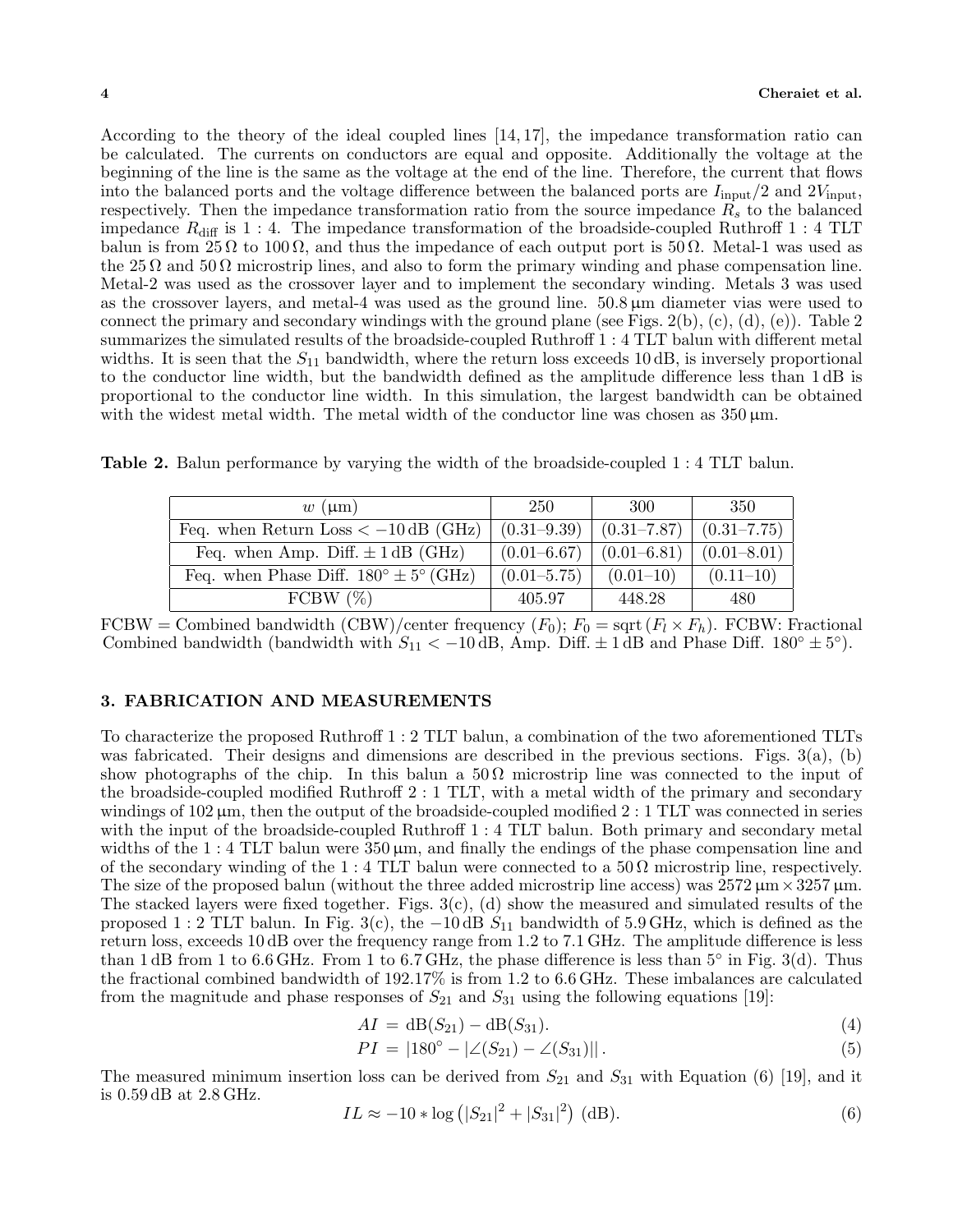

**Figure 3.** (a) Top view of the fabricated Ruthroff 1 : 2 TLT balun. (b) Bottom view of the fabricated Ruthroff 1 : 2 TLT balun. (c) Amplitude imbalance of the proposed Ruthroff 1 : 2 TLT balun. (d) Phase imbalance of the proposed Ruthroff 1 : 2 TLT balun.

**Table 3.** Comparison of the proposed balun 1 : 2 TLT balun with some recently published Marchand baluns.

| Ref.                                                                                                                                                                                  | $-10$ dB $S_{11}$ BW (GHz) | Imbalances Amp. $(dB)/Phase$ (deg.) | FCBW $(\%)$ |
|---------------------------------------------------------------------------------------------------------------------------------------------------------------------------------------|----------------------------|-------------------------------------|-------------|
| $[4] % \includegraphics[width=1\textwidth]{images/TrDiM-Architecture.png} \caption{The figure shows the results of the estimators in the left hand side.} \label{TrDiM-Architecture}$ | $2.39 - 5.68$              | 0.35/5.26                           | 89.40       |
| [20]                                                                                                                                                                                  | $2.28 - 5.41$              | 0.42/1.81                           | 89.17       |
| $\left[ 21\right]$                                                                                                                                                                    | $0.6 - 0.88$               | 0.65/1.20                           | 38.53       |
| $[22]$                                                                                                                                                                                | $2.14 - 2.64$              | 0.19/0.84                           | 21.01       |
| Our work                                                                                                                                                                              | $1.2 - 7.1$                | 1.15/6.07                           | 192.17      |

FCBW = Combined bandwidth (CBW)/center frequency  $(F_0)$ ;  $F_0 = \text{sqrt}(F_l \times F_h)$ . FCBW: Fractional Combined bandwidth (bandwidth with  $S_{11} < -10$  dB, Amp. Diff.  $\pm 1$  dB and Phase Diff. 180<sup>°</sup>  $\pm 5$ <sup>°</sup>).

The simulated and measured results are in very good agreement. The slight discrepancies between the simulated and measured results are due to manufacturing including layers alignment. Table 3 compares the achieved result with published Marchand baluns. As can be seen, the proposed Ruthroff 1 : 2 TLT balun can compete against the other baluns. It outperforms on both amplitude imbalance, phase imbalance and 10 dB bandwidth.

## **4. CONCLUSION**

A broadband Ruthroff-type 1 : 2 TLT balun with impedance transformation from  $50\Omega$  to  $100\Omega$ has been successfully investigated. A broadside-coupled structure was adopted using three stacked microstrip lines to obtain the large bandwidth and compact size. The ground was avoided to perform a pure coupled-mode over a broader bandwidth. The measured results show that our balun exhibits a fractional bandwidth of 192.17% over the frequency range from 1.2 to 6.6 GHz. The amplitude and phase imbalances are less than 1 dB and less than 4.51*◦* , respectively at this frequency range.

## **REFERENCES**

- 1. Niida, Y., M. Sato, T. Ohki, and N. Nakamura, "A 0.6–2.1-GHz wideband GaN highpower amplifier using transmission-line-transformer-based differential-mode combiner with secondharmonic suppression," *IEEE Transactions on Microwave Theory and Techniques*, Vol. 69, No. 3, 1675–1683, 2021.
- 2. Wu, Y.-C., Y.-J. Hwang, C.-C. Chiong, B.-Z. Lu, and H. Wang, "An innovative joint-injection mixer with broadband IF and RF for advanced heterodyne receivers of millimeter-wave astronomy," *IEEE Transactions on Microwave Theory and Techniques*, Vol. 68, No. 12, 5408–5422, 2020.